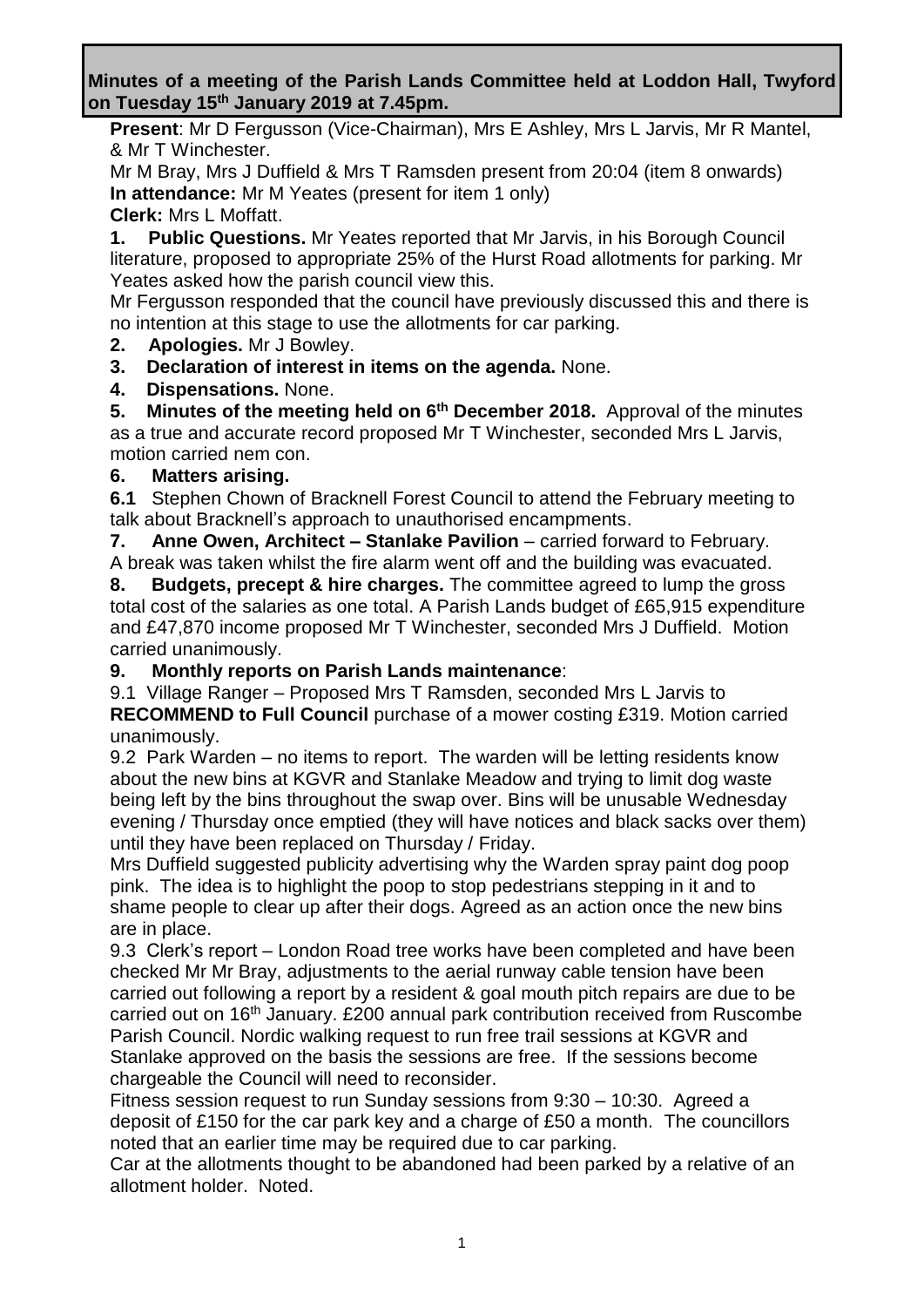# **10. Allotments.**

10.1 Allotment Management Guidelines (TR - circulated 14.11.18) Councillors to forward their feedback to Mrs Ramsden.

10.2 Allotment agreement – to consider changes re provision of water. Proposed Mr T Winchester, seconded Mr M Bray to add the following condition to the allotment tenancy agreement and circulate the agreement to all allotment holders to take effect within 30 days. Motion carried unanimously.

'*Between the months of October and March the water will be turned off to prevent frozen pipes. This will be carried out at the discretion of the Council'*

# **10.3 Hurst Rd.**

10.3.1 12 plots available & 8 unpaid. 2 have made contact and the remainder have been given until 7<sup>th</sup> February when their agreement will be terminated.

10.3.2 Hurst road dip – scalpings have been delivered and scattered along the roadway.

10.3.3 WBC land by bench (would WBC consider allowing TPC to take on ownership to use as wildlife/wildflower area?) WBC response circulated 2.01.19. Noted.

10.3.4 Request for an allotment from a Reading resident – approved.

10.3.5 Status – statutory? Mrs Ramsden had enquired about the status of the Hurst Road allotments. The clerk reported that as is often the case the designation of the site is unclear. Noted.

10.3.6 Gate consistently being left open overnight – carried forward to review once the key safes are in place.

### **10.4 London Rd.**

10.4.2 2 plots available.

10.4.2 TRHA letter – boundary fence & trees/ivy - quote for replacement concrete posts – carried forward.

### **11.0 Millennium Garden, Jubilee Corner, Burial Ground & War Memorial.**

11.1 Report on cremations & burial Frank Stevens

Gordon David Curl

11.2 Report on memorials Michael Robin Hall

11.3 Burial ground policy / terms and conditions re residency and number of interns in grave. Proposed Mrs E Ashley and seconded Mrs T Ramsden that the following conditions should be added to the burial ground terms and conditions. Motion carried unanimously.

*'The burial ground is reserved specifically for Twyford residents or someone with a close proven link to Twyford.*

*The Council will allow two full interments. Any number of cremation caskets (children or immediate family) may also be interred with the permission of the Council and subject to the ground conditions.'*

11.4 Christmas tree 2019 – carried forward.

11.5 Burial ground maintenance – photos circulated 10.01.19. Agreed to put up a notice – please take rubbish home.

**12.0 Bell Corner** – no items to report.

### **13.0 King George V Recreation Ground.**

13.1 CCTV – Second quote for replacement system – The clerk has met a second contractor and a quote is expected – item carried forward.

13.2 Replacement bins update – bins to be installed on Thursday 17th/ Friday 18<sup>th</sup> January.

13.3 Parish Lands Management Plan – update for Twyford in Bloom. Work in progress – item carried forward.

13.4 To consider quote for replacement signage - costings circulated 09.01.18. Proposed Mrs E Ashley, seconded Mrs T Ramsden to **RECOMMEND to Full**